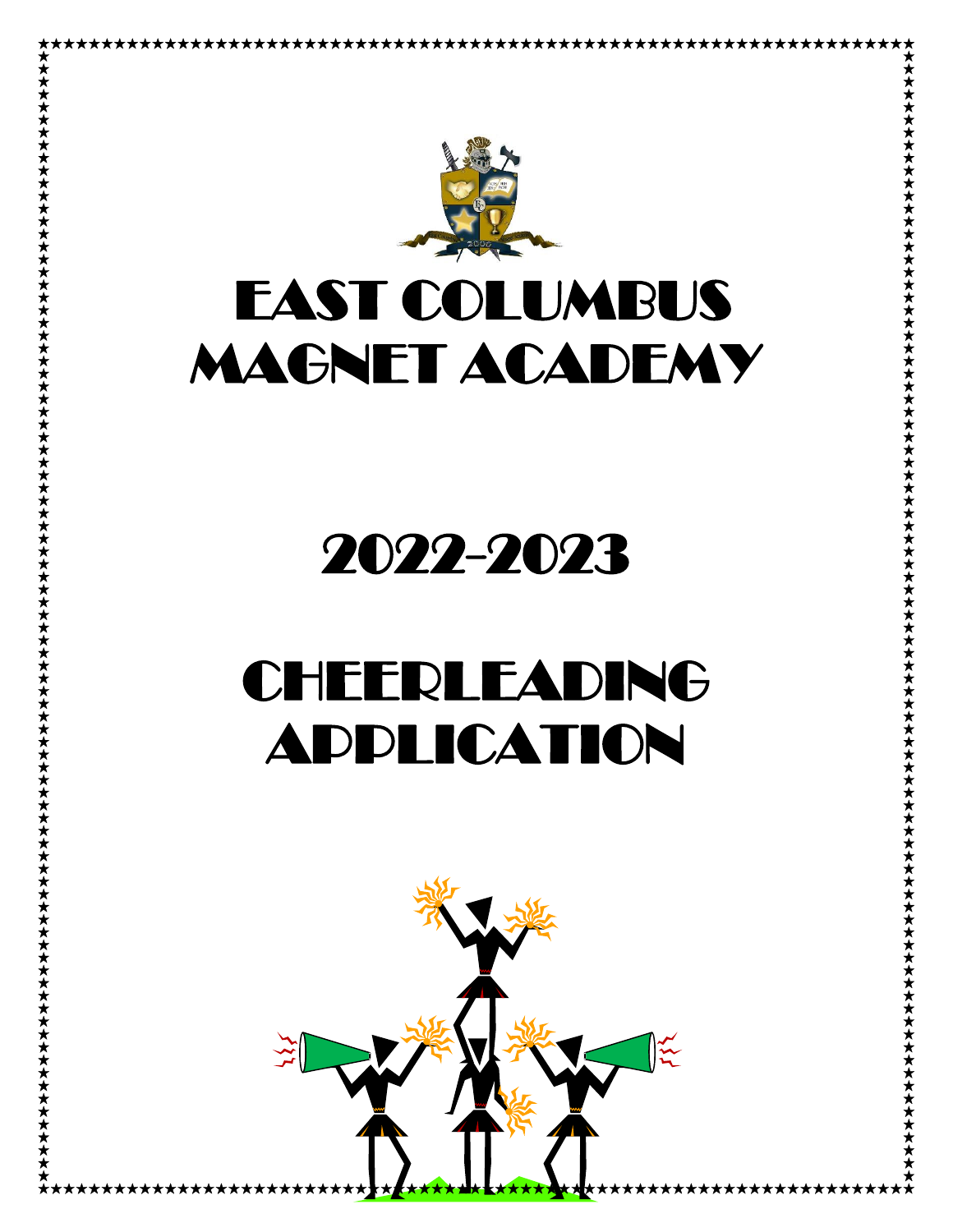

May 6, 2022

★★★★★★★★★★

**★★★★★★★★★★★★★★★★** 

Dear prospective Cheerleader and parents/guardians,

Your interest in the East Columbus Magnet Academy cheerleading program is greatly appreciated. It is our goal to find talented student-athletes who have a genuine love for cheerleading and strive for academic excellence.

Please read all information in this packet carefully and make sure that *ALL* paperwork is submitted on or before

### *Monday, May 16, 2022*.

If paperwork is not received on or before May 16, you will not be allowed to tryout. Please submit all paperwork to Coach T. Hunter in Room 401. The current cost for the 2022-2023 Knights Cheerleaders is an *estimated* **\$550.00, which includes camp fees**. All funds are **NON-REFUNDABLE** and items purchased are property of that cheerleader.

In order to try out for the 2022-2023 cheerleading season, you must be academically eligible, hold a good discipline record, no attendance issues and have no outstanding balances and/or school uniform/equipment from other extra-curricular activities. The following is required before your child will be permitted to participate in the tryout process:

**General Eligibility:** 

- **2.5 GPA/Pass 5/6 classes for 2nd semester, good attendance/citizenship, maintain good physical fitness**
- **Cheer Application (all forms completed and returned)**
- **Sports Physical**
- **Insurance Waivers (current)**
- **Current Grade Report Sheet**
- **Letters of Recommendation**
- **Cheer Questionnaire/Interview**

Voluntary conditioning will be held May 10-11, 2022, from 415-615pm. An interest meeting will be held at 630pm in the ECMA Learning Commons. You must have a physical on file or bring a physical to participate in the conditioning.

**Official tryout clinic will be held May 16<sup>th</sup>-18<sup>th</sup> from 4:15 pm-6:30 pm. During the tryout clinic, 2 cheers, 1 dance, 1-2** chants will be taught. Participants will also be given the opportunity to work on basic jumps and motions.

TRYOUT CLINIC ATTENDANCE IS MANDATORY. Failure to attend daily may result in forfeiting being able to tryout.

### *TRYOUTS ARE CLOSED TO THE PUBLIC!*

Please consider that there is a great deal of commitment required once chosen as an East Columbus Magnet Academy cheerleader for both the student and parent. Once your child has been selected as an ECMA cheerleader, there will be a mandatory parent/cheerleader meeting to be announced at a later date**.** At the parent meeting, payments will be collected and you will receive the 2022-2023 East Columbus Magnet Academy Cheerleading Constitution & Demerit Information, fundraiser information, summer practice schedule & game calendar if available.

We thank you in advance for your cooperation and support. Please feel free to contact me at 706-565-3026 or [hunter.traveika@muscogee.k12.ga.us](mailto:hunter.traveika@muscogee.k12.ga.us) with any questions and concerns. Thanks again for your interest!

\*\*\*\*\*\*\*\*\*\*\*\*\*\*\*\*

Cheerfully,

*Traveika Hunter Head Cheerleader Coach*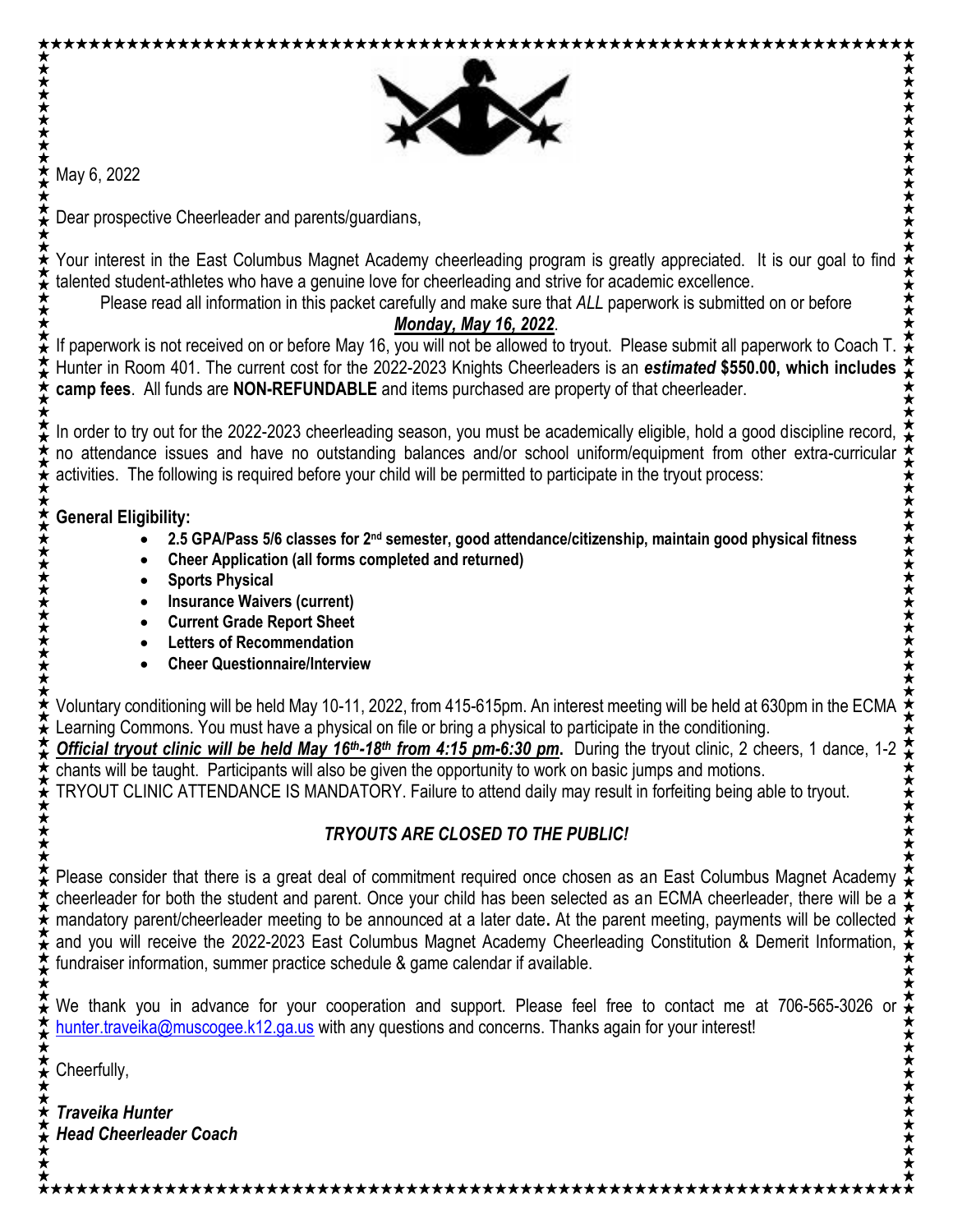## 2022-2023 CHEERLEADING TRYOUT SELECTION CRITERIA

### **CATEGORY CRITERIA**

\*\*\*\*\*\*\*\*\*\*\*\*\*\*\*\*\*\*\*\*\*\*

- 
- 
- 
- 
- 
- 

- 
- 
- 
- 

• Cheer Motions Sharp, strong, good placement • Jumps Height, form, sharpness, landing • Voice Projection Loud, clear, natural (no singing) • Group Cheer **Timing (unity with group)**, formation **Dance Example 2 CONFIDENTIFY Agility, execution, timing** • Timing & Rhythm Routines balanced /flowing smoothly • Spirit Enthusiasm and crowd motivation Tumbling **Figure 2018** Attempt, Agility, execution, synchronization Personality Projection Eye contact, smile, sincerity Appearance **Neatness**, grooming Overall Performance **Physical stamina, overall technique** 

*Please note that evaluations will take place each day during tryout clinic.*

*Be your best and do your best at all times!!*

### **ACCEPTABLE TRYOUT ATTIRE**

**Top: solid white t-shirt with sports bra (no tank tops) Shorts/leggings: Black Socks: solid white ankle length Shoes: solid white sneakers/tennis shoes**

*As a reminder, please to bring water and a towel to tryouts!!*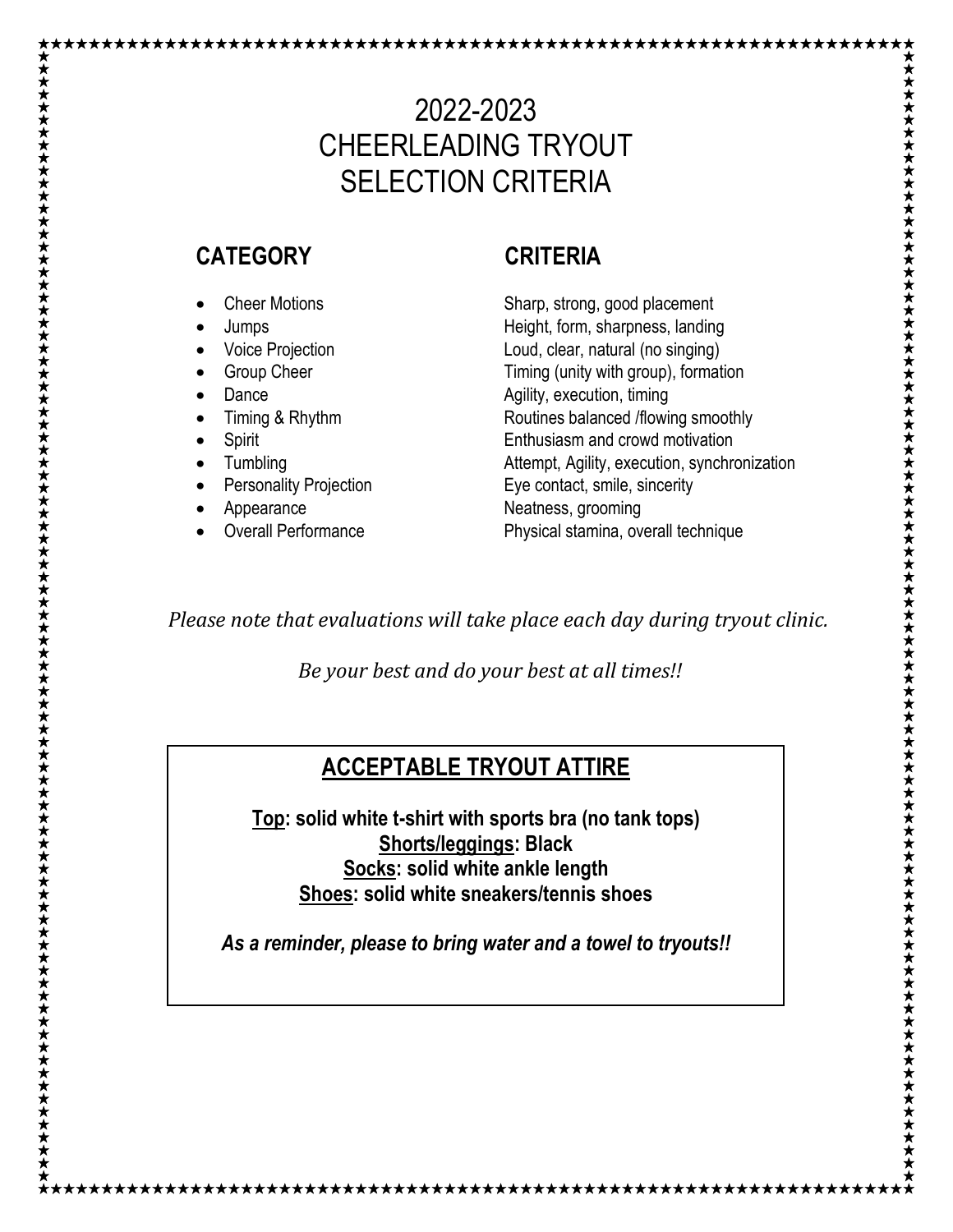|                                                                                                                                                                                                                                                                         | 2022-2023                                                                                                              |                                                                                                                                                                                                                                                                                                                                                                                                                                                                                                             |
|-------------------------------------------------------------------------------------------------------------------------------------------------------------------------------------------------------------------------------------------------------------------------|------------------------------------------------------------------------------------------------------------------------|-------------------------------------------------------------------------------------------------------------------------------------------------------------------------------------------------------------------------------------------------------------------------------------------------------------------------------------------------------------------------------------------------------------------------------------------------------------------------------------------------------------|
|                                                                                                                                                                                                                                                                         |                                                                                                                        | <b>East Columbus Magnet Academy Cheer Application</b>                                                                                                                                                                                                                                                                                                                                                                                                                                                       |
|                                                                                                                                                                                                                                                                         | Please <b>Print</b> Clearly in ink                                                                                     |                                                                                                                                                                                                                                                                                                                                                                                                                                                                                                             |
|                                                                                                                                                                                                                                                                         |                                                                                                                        |                                                                                                                                                                                                                                                                                                                                                                                                                                                                                                             |
|                                                                                                                                                                                                                                                                         |                                                                                                                        |                                                                                                                                                                                                                                                                                                                                                                                                                                                                                                             |
|                                                                                                                                                                                                                                                                         |                                                                                                                        |                                                                                                                                                                                                                                                                                                                                                                                                                                                                                                             |
|                                                                                                                                                                                                                                                                         |                                                                                                                        | State: _____________  Zip: ______________                                                                                                                                                                                                                                                                                                                                                                                                                                                                   |
|                                                                                                                                                                                                                                                                         |                                                                                                                        |                                                                                                                                                                                                                                                                                                                                                                                                                                                                                                             |
|                                                                                                                                                                                                                                                                         |                                                                                                                        |                                                                                                                                                                                                                                                                                                                                                                                                                                                                                                             |
| <b>Emergency Contact:</b>                                                                                                                                                                                                                                               |                                                                                                                        |                                                                                                                                                                                                                                                                                                                                                                                                                                                                                                             |
|                                                                                                                                                                                                                                                                         |                                                                                                                        |                                                                                                                                                                                                                                                                                                                                                                                                                                                                                                             |
|                                                                                                                                                                                                                                                                         | Current GPA: ________                                                                                                  |                                                                                                                                                                                                                                                                                                                                                                                                                                                                                                             |
|                                                                                                                                                                                                                                                                         |                                                                                                                        |                                                                                                                                                                                                                                                                                                                                                                                                                                                                                                             |
|                                                                                                                                                                                                                                                                         |                                                                                                                        |                                                                                                                                                                                                                                                                                                                                                                                                                                                                                                             |
|                                                                                                                                                                                                                                                                         |                                                                                                                        |                                                                                                                                                                                                                                                                                                                                                                                                                                                                                                             |
|                                                                                                                                                                                                                                                                         |                                                                                                                        | Cheer Shorts: _____________                                                                                                                                                                                                                                                                                                                                                                                                                                                                                 |
|                                                                                                                                                                                                                                                                         | Cheer Briefs: ______________Cheer Socks: __________                                                                    |                                                                                                                                                                                                                                                                                                                                                                                                                                                                                                             |
|                                                                                                                                                                                                                                                                         | *Please note that most cheerleading attire has a tendency to run small.                                                |                                                                                                                                                                                                                                                                                                                                                                                                                                                                                                             |
| Hobbies/Interests: The Contract of the Contract of the Contract of the Contract of the Contract of the Contract of the Contract of the Contract of the Contract of the Contract of the Contract of the Contract of the Contrac                                          |                                                                                                                        |                                                                                                                                                                                                                                                                                                                                                                                                                                                                                                             |
|                                                                                                                                                                                                                                                                         |                                                                                                                        |                                                                                                                                                                                                                                                                                                                                                                                                                                                                                                             |
|                                                                                                                                                                                                                                                                         |                                                                                                                        |                                                                                                                                                                                                                                                                                                                                                                                                                                                                                                             |
| $\bullet$                                                                                                                                                                                                                                                               | <b>Recommendation from CURRENT Connections/Specials Teacher</b><br>with Traveika Hunter via Google Docs or Office 365. | 2 Recommendation Letters from CURRENT English, Math, Science, and/or Social Studies and 1                                                                                                                                                                                                                                                                                                                                                                                                                   |
|                                                                                                                                                                                                                                                                         |                                                                                                                        | I understand that all forms attached must be turned in by Eriday, May 13, 2022, and no later than tryout time on Monday,<br>session, or child will not be considered for a cheerleading position. I understand that the participant will be evaluated and<br>agree to abide by the decision of the judges. I agree to abide by the rules/procedures set forth by the East Columbus<br>temporary/permanent suspension from the squad. In addition, I understand that once the ordering process has begun all |
| Please review the following information to complete your application:<br>Magnet Academy Cheerleading Program. If selected, I also understand that failure to comply may lead to<br>fees paid are non-refundable and no items will be ordered until payment is received. |                                                                                                                        | 1 paragraph each (5-7 sentences, typed & double spaced, 12 font) stating "Why I want to become an ECMA<br>Cheerleader" and "What it means to be a 'Leader'? Email to hunter.traveika@muscogee.k12.ga.us or share<br>May 16, 2022, or the participant will not be allowed to tryout. I understand that the participant must attend the entire tryout                                                                                                                                                         |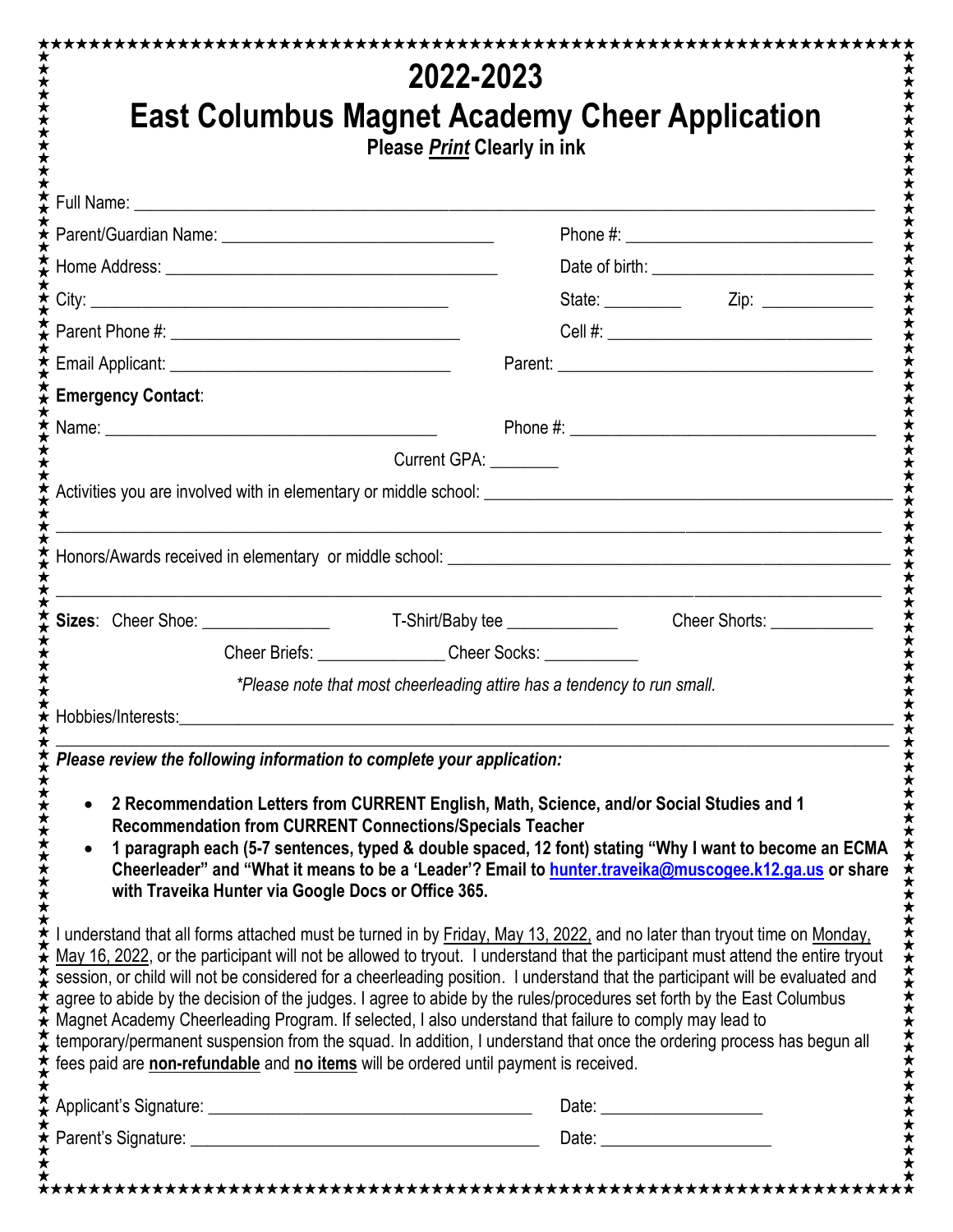| <b>Cheerleading Skills Checklist</b>                                                                                                                                                                                                                                            |                                                                                                                       |  |  |
|---------------------------------------------------------------------------------------------------------------------------------------------------------------------------------------------------------------------------------------------------------------------------------|-----------------------------------------------------------------------------------------------------------------------|--|--|
| Place a check next to the skills you have mastered.                                                                                                                                                                                                                             |                                                                                                                       |  |  |
| <b>Tumbling</b>                                                                                                                                                                                                                                                                 | <b>Jumps</b>                                                                                                          |  |  |
| Standing back hand-spring<br>Standing back tuck<br>Standing back hand-spring back tuck<br>____Toe touch back hand-spring<br>___Round-off back hand-spring<br>Round-off back hand-spring back tuck<br>Round-off back hand-spring layout<br>Round-off back hand-spring full twist | Toe touch<br>Herkie<br>Hurdler<br>Pike<br><b>Spread Eagle</b>                                                         |  |  |
| Any tumbling skills you have that are not listed above: __                                                                                                                                                                                                                      |                                                                                                                       |  |  |
| <b>Stunts</b>                                                                                                                                                                                                                                                                   |                                                                                                                       |  |  |
| What stunts are you most familiar with?<br>Straight up extension<br>Liberty<br>Arabesque<br><b>Heel Stretch</b><br>Bow & Arrow<br>Scale<br>Scorpion<br>Toe touch basket toss<br>Back tuck basket toss<br><b>Full cradles</b><br>Double full cradles                             |                                                                                                                       |  |  |
|                                                                                                                                                                                                                                                                                 | <u> 1989 - Johann Stoff, amerikansk politiker (d. 1989)</u>                                                           |  |  |
|                                                                                                                                                                                                                                                                                 |                                                                                                                       |  |  |
| <b>Cheerleading or Sports Related Injuries:</b>                                                                                                                                                                                                                                 | <u> 1989 - Johann Barn, mars ann an t-Amhain an t-Amhain an t-Amhain an t-Amhain an t-Amhain an t-Amhain an t-Amh</u> |  |  |
|                                                                                                                                                                                                                                                                                 |                                                                                                                       |  |  |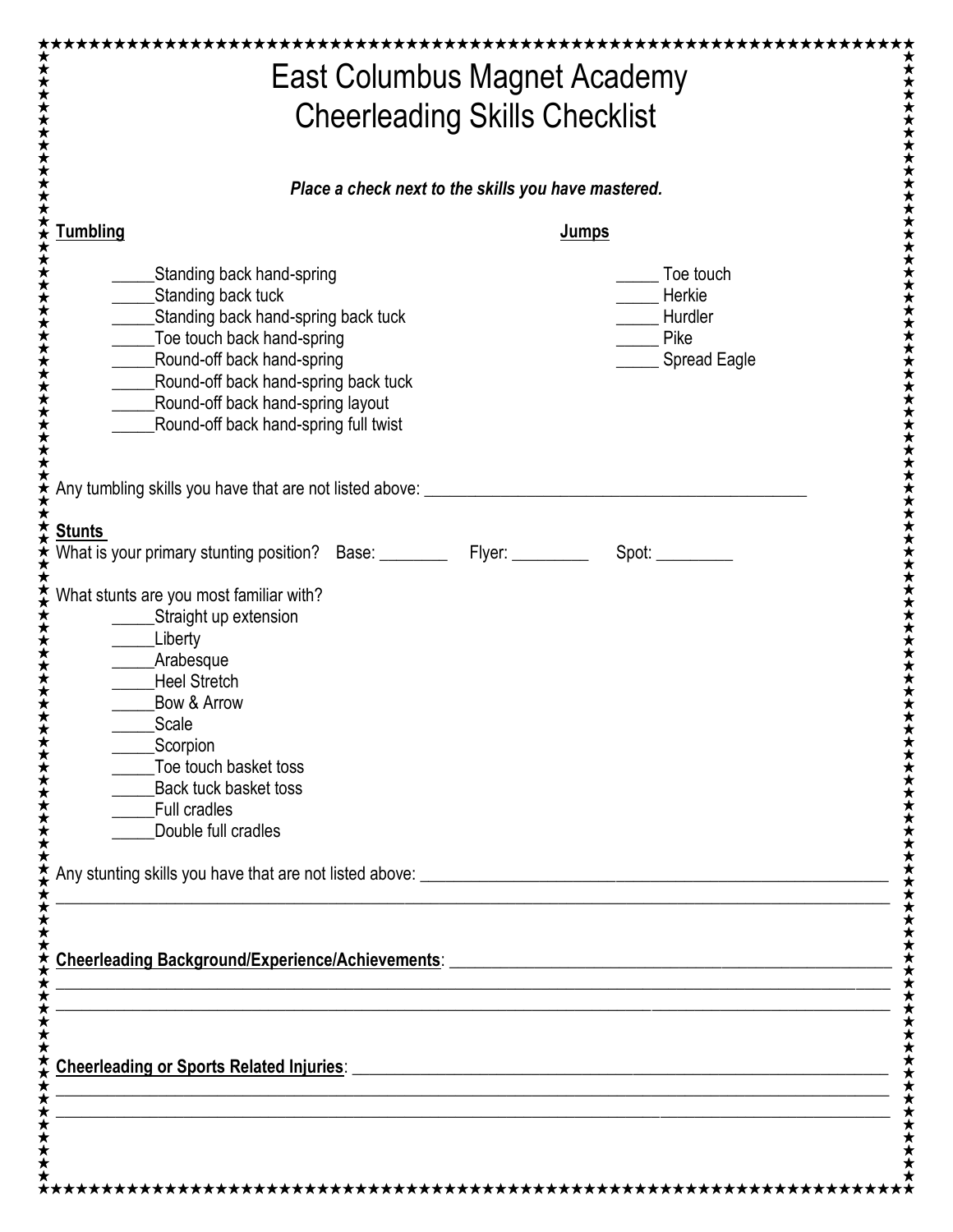



# East Columbus Magnet Academy Parent Consent Form

AS THE PART OF THE PART OF THE PART OF THE PART OF THE PART OF THE PART OF THE PART OF THE PART OF THE PART OF THE PART OF THE PART OF THE PART OF THE PART OF THE PART OF THE PART OF THE PART OF THE PART OF THE PART OF THE servants, and employees of East Columbus Magnet Academy from liability for any injury to said minor, resulting from any  $\stackrel{\star}{\star}$  cause whatsoever occurring to said minor at a time while attending the ECMA Knights Tryout cause whatsoever occurring to said minor at a time while attending the ECMA Knights Tryout Session and Cheer Season. This includes cheerleading camp on the ECMA campus, exempting only injury or damage resulting from willful acts of  $\star$ negligence from such representatives, agents, servants, and employees of East Columbus Magnet Academy. East Columbus  $\frac{1}{2}$ Magnet Academy is also released of any expenses resulting from the injury.

To protect the safety of your child and other students, East Columbus Magnet Academy has a no-tolerance policy that could result in an immediate termination of the tryout session and cheer season if your child is found to be in violation of any or all of the rules governing the policy. The policy rules are as follows:

- 1. No blatant disrespect or defiance to administration, teachers, coaches, staff, and/or potential ECMA Cheerleaders.
- 2. No use of violence and/or possession of weapons.
- 3. No use of alcohol and/or drugs.
- 4. No use of profanity.
- 5. No bullying.

\*\*\*\*\*\*\*\*\*\*\*\*\*\*\*\*\*\*\*\*\*\*\*\*\*\*\*

★★★★★★★★★★★★★★★

\*\*\*\*\*\*\*\*\*\*\*\*\*\*\*\*\*\*\*\*\*\*\*

6. Appropriate use of social media.

Parents and/or guardians of students who violate the rules of this policy will be notified to pick up their child. Please be sure to stress to your child the importance of obeying all rules governing this policy as all funds are **non-refundable.**

During tryouts and the cheer season, we will be taking pictures of the potential Knights Cheerleaders that may be used in a slideshow for promotional material as well as the East Columbus Magnet Academy Sports yearbook and on the website.

Participant Signature: \_\_\_\_\_\_\_\_\_\_\_\_\_\_\_\_\_\_\_\_\_\_\_\_\_\_\_\_\_\_\_\_\_\_\_\_\_\_\_\_\_\_\_ Date\_\_\_\_\_\_\_\_\_\_\_\_\_\_\_\_

Parent/Guardian Signature: \_\_\_\_\_\_\_\_\_\_\_\_\_\_\_\_\_\_\_\_\_\_\_\_\_\_\_\_\_\_\_\_\_\_\_\_\_\_\_ Date\_\_\_\_\_\_\_\_\_\_\_\_\_\_\_\_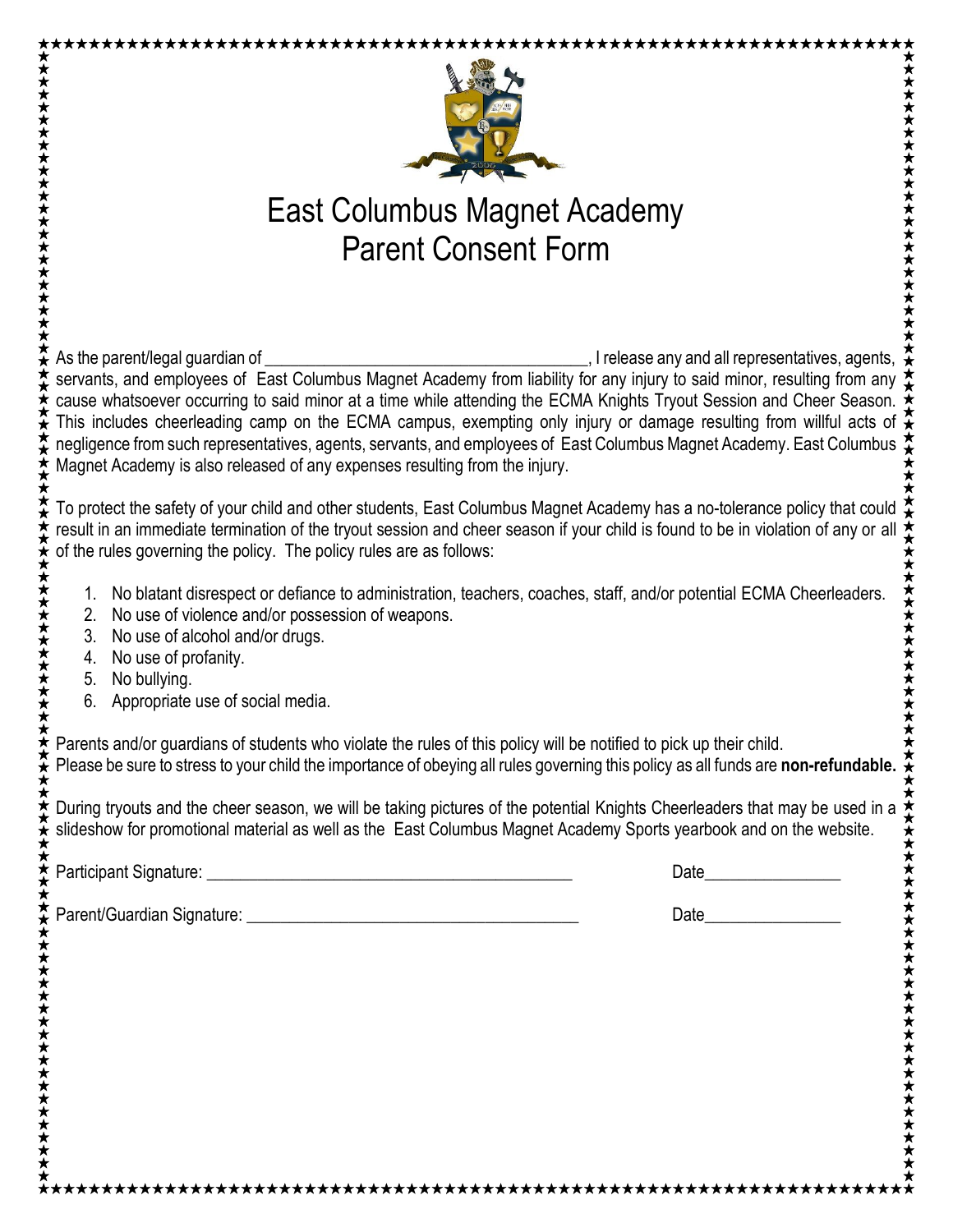